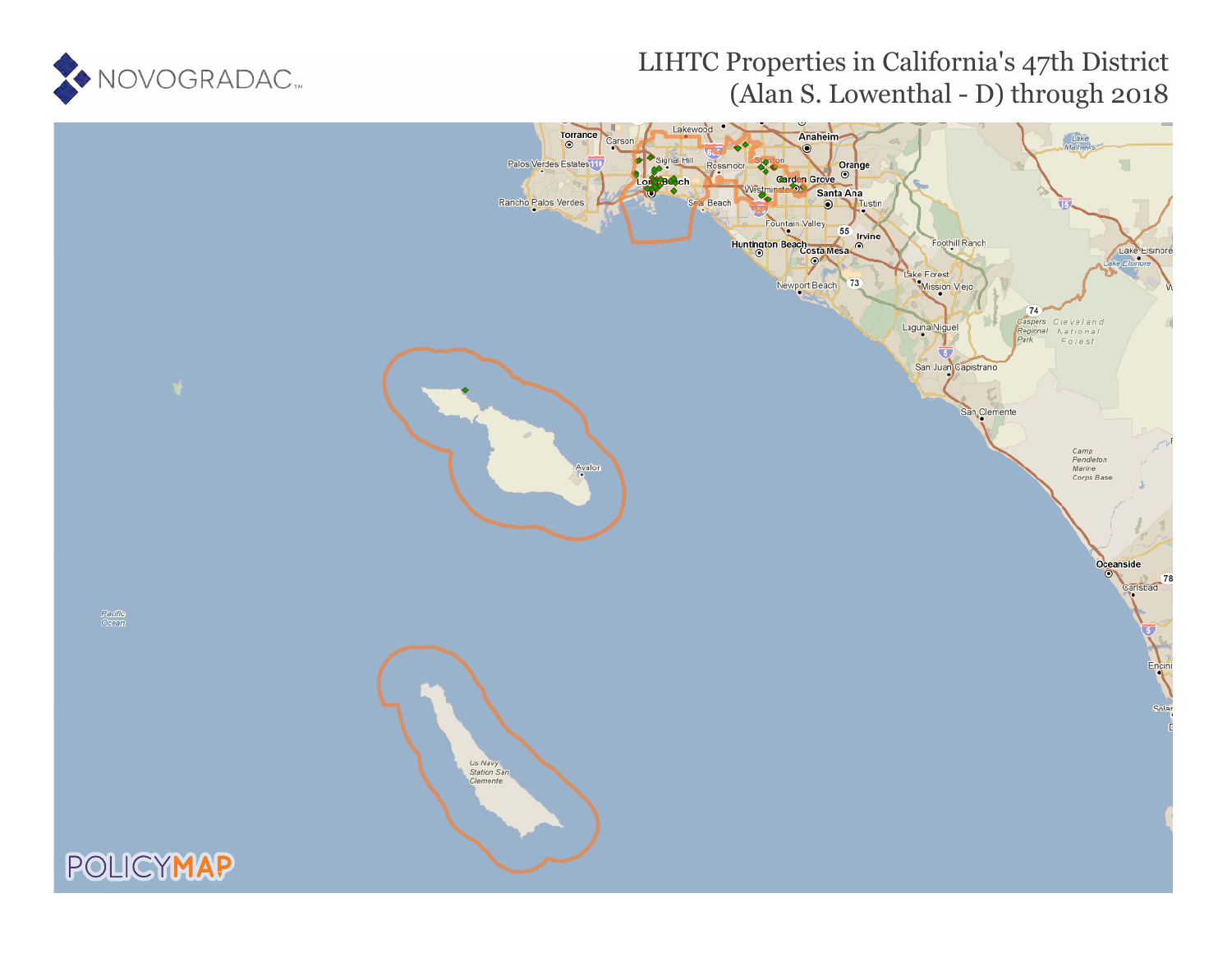| <b>Project Name</b>                                     | <b>Address</b>                        | City              | <b>State</b> | <b>Zip Code</b> | Nonprofit<br><b>Sponsor</b> | <b>Allocation</b><br>Year | Annual<br><b>Allocated</b><br><b>Amount</b> | in Service | <b>Year Placed Construction</b><br><b>Type</b> | <b>Total</b><br><b>Units</b> | Low<br><b>Income</b><br><b>Units</b> | <b>Rent or</b><br><b>Income</b><br><b>Ceiling</b> | <b>Credit</b><br><b>Percentag Exempt</b><br>$\bullet$ | Tax-<br><b>Bond</b> | <b>HUD Multi-</b><br><b>Family</b><br><b>Financing/Rent</b><br>al Assistance |
|---------------------------------------------------------|---------------------------------------|-------------------|--------------|-----------------|-----------------------------|---------------------------|---------------------------------------------|------------|------------------------------------------------|------------------------------|--------------------------------------|---------------------------------------------------|-------------------------------------------------------|---------------------|------------------------------------------------------------------------------|
| PLAZA COURT                                             | 11380 CT ST                           | <b>STANTON</b>    | CA           | 90680           | No                          | 1996                      | \$401,891                                   | 1998       | Acquisition and<br>Rehab                       | 103                          | 103                                  | 60% AMGI                                          | 70%<br>present<br>value                               | No                  |                                                                              |
| <b>SPRINGDALE WEST</b><br>APTS                          | 2095 W<br><b>SPRING ST</b>            | <b>LONG BEACH</b> | CA           | 90810           | No                          | 1999                      | \$811,987                                   | 1999       | Acquisition and<br>Rehab                       | 410                          | 406                                  | 60% AMGI                                          | 30%<br>present<br>value                               | Yes                 |                                                                              |
| CAMBRIDGE<br><b>HEIGHTS SENIOR</b><br>APTS              | 7541<br><b>WYOMING ST</b>             | WESTMINSTER CA    |              | 92683           | No                          | 2002                      | \$326,057                                   | 2003       | <b>New Construction</b>                        | 22                           | 21                                   | 60% AMGI                                          | 70%<br>present<br>value                               | No                  |                                                                              |
| <b>COVENTRY HEIGHTS</b>                                 | 7521<br>WYOMING ST                    | WESTMINSTER CA    |              | 92683           | No                          | 2001                      | \$752,695                                   | 2003       | <b>New Construction</b>                        | 76                           | 75                                   | 60% AMGI                                          | 70%<br>present<br>value                               | No                  |                                                                              |
| <b>LAS BRISAS</b><br><b>COMMUNITY</b><br><b>HOUSING</b> | 2399<br>CALIFORNIA SIGNAL HILL<br>AVE |                   | CA           | 90755           | No                          | 2003                      | \$1,097,500                                 | 2003       | Acquisition and<br>Rehab                       | 92                           | 90                                   | 60% AMGI                                          | 70%<br>present<br>value                               | $\mathbf{No}$       |                                                                              |
| PACIFIC COURT APTS                                      | 250 PACIFIC<br>AVE                    | <b>LONG BEACH</b> | CA           | 90802           | No                          | 1993                      | S <sub>0</sub>                              | 1992       | <b>New Construction</b>                        | 142                          | 29                                   |                                                   | 30%<br>present<br>value                               | Yes                 |                                                                              |
| <b>EUCALYPTUS</b><br><b>GARDEN APTS</b>                 | PO BOX 2229                           | <b>AVALON</b>     | CA           | 90704           | No                          | 1990                      | \$272,767                                   | 1993       | New Construction                               | 80                           | 38                                   | 60% AMGI                                          | 70%<br>present<br>value                               | $\mathbf{No}$       |                                                                              |
| <b>BEECHWOOD</b><br>TERRACE                             | 1117 ELM AVE LONG BEACH               |                   | CA           | 90813           | No                          | 1993                      | \$345,178                                   | 1994       | <b>New Construction</b>                        | 25                           | 25                                   | 50% AMGI                                          | 70 %<br>present<br>value                              | No                  |                                                                              |
| <b>VILLAGES AT</b><br><b>CABRILLO</b>                   | <b>2001 RIVER</b><br><b>AVE</b>       | <b>LONG BEACH</b> | CA           | 90810           | Yes                         | 1999                      | \$242,377                                   | 2000       | Acquisition and<br>Rehab                       | 196                          | 196                                  | 60% AMGI                                          | 70%<br>present<br>value                               | $\mathbf{No}$       |                                                                              |
| <b>CASA DE CABRILLO</b>                                 | 2111W<br><b>WILLIAMS ST</b>           | <b>LONG BEACH</b> | CA           | 90810           | No                          | 2002                      | \$1,146,511                                 | 2004       | <b>New Construction</b>                        | 204                          | 200                                  | 60% AMGI                                          | 70%<br>present<br>value                               | No                  |                                                                              |
| <b>CAMBRIDGE PLACE</b>                                  | 421 W 33RD ST LONG BEACH              |                   | CA           | 90806           | No                          | 1993                      | \$351,037                                   | 1994       | <b>New Construction</b>                        | 24                           | 24                                   | 60% AMGI                                          | 70%<br>present<br>value                               | No                  |                                                                              |
| PARK STANTON<br><b>SENIORS APTS</b>                     | 7622 KATELLA STANTON<br>AVE           |                   | CA           | 90680           | No                          | 1993                      | \$2,578,030                                 | 1995       | <b>New Construction</b>                        | 335                          | 335                                  | 60% AMGI                                          | 70%<br>present<br>value                               | No                  |                                                                              |
| <b>SEA GATE VILLAGE</b>                                 | 1450 LOCUST<br><b>AVE</b>             | <b>LONG BEACH</b> | CA           | 90813           | No                          | 1993                      | \$466,083                                   | 1995       | <b>New Construction</b>                        | 44                           | 44                                   | 60% AMGI                                          | 70%<br>present<br>value                               | No                  |                                                                              |

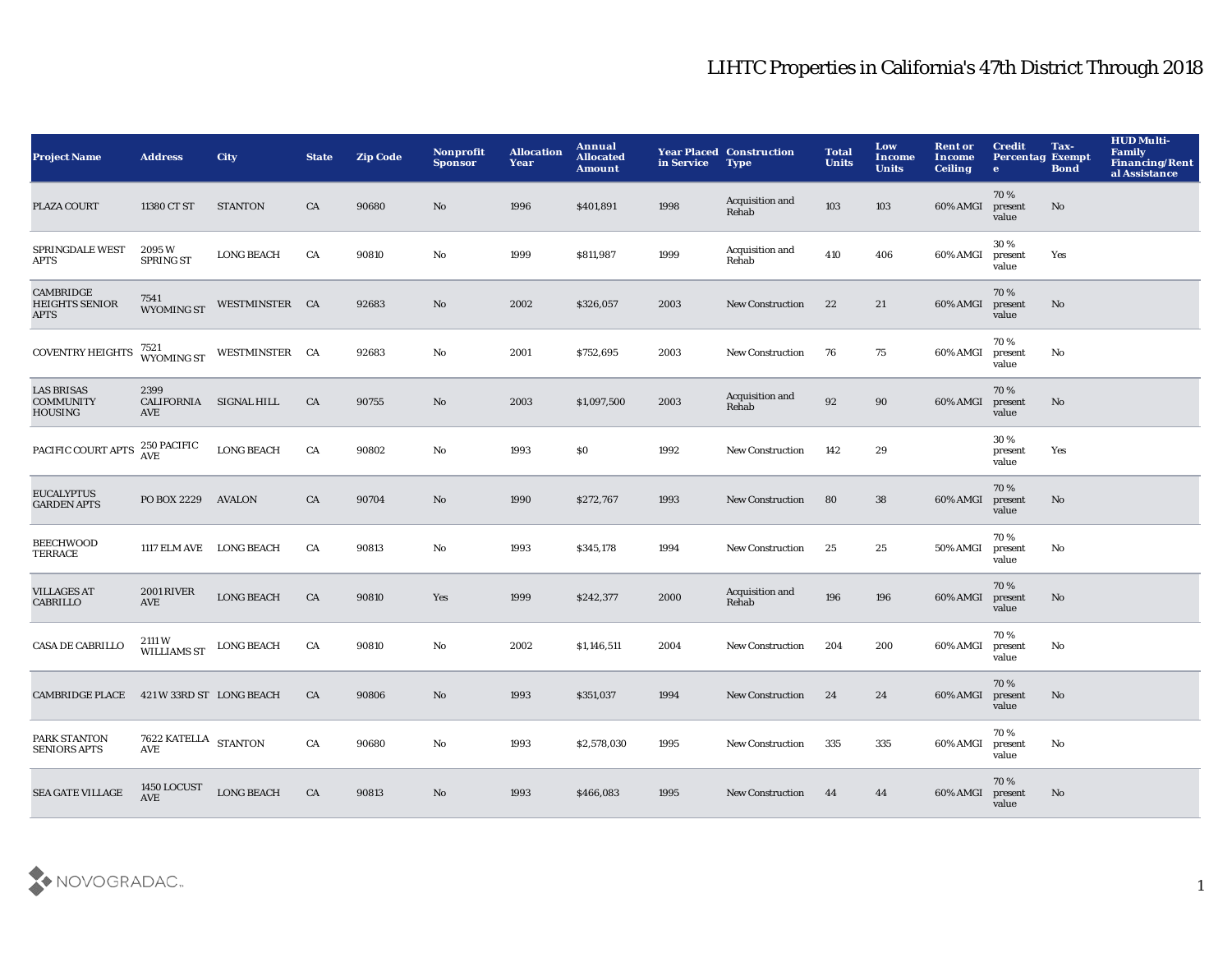| <b>Project Name</b>                                                                    | <b>Address</b>                     | City                         | <b>State</b> | <b>Zip Code</b> | Nonprofit<br><b>Sponsor</b> | <b>Allocation</b><br>Year | Annual<br><b>Allocated</b><br>Amount | in Service           | <b>Year Placed Construction</b><br><b>Type</b> | <b>Total</b><br><b>Units</b> | Low<br>Income<br><b>Units</b> | <b>Rent or</b><br><b>Income</b><br><b>Ceiling</b> | <b>Credit</b><br><b>Percentag Exempt</b><br>$\bullet$ | Tax-<br><b>Bond</b> | <b>HUD Multi-</b><br>Family<br>Financing/Rent<br>al Assistance |
|----------------------------------------------------------------------------------------|------------------------------------|------------------------------|--------------|-----------------|-----------------------------|---------------------------|--------------------------------------|----------------------|------------------------------------------------|------------------------------|-------------------------------|---------------------------------------------------|-------------------------------------------------------|---------------------|----------------------------------------------------------------|
| <b>ROSE GARDENS</b>                                                                    | 8190 13TH ST                       | WESTMINSTER CA               |              | 92683           | No                          | 1994                      | \$354,280                            | 1995                 | <b>New Construction</b>                        | 132                          | 132                           | 60% AMGI                                          | 30%<br>present<br>value                               | Yes                 |                                                                |
| <b>LONG BEACH &amp; 21ST</b><br><b>APTS</b>                                            | 2114 LONG<br><b>BEACH BLVD</b>     | <b>LONG BEACH</b>            | CA           | 90806           |                             | 2013                      | \$0                                  | Insufficient<br>Data | Not Indicated                                  | 41                           | $\bf{0}$                      |                                                   | Not<br>Indicated                                      |                     |                                                                |
| <b>CONTINENTAL</b><br><b>GARDENS APTS</b>                                              | 8101 CERRITOS STANTON<br>AVE       |                              | CA           | 90680           | No                          | 1997                      | \$608,416                            | 1997                 | Acquisition and<br>Rehab                       | 298                          | 298                           | 60% AMGI                                          | 30%<br>present<br>value                               | Yes                 |                                                                |
| <b>MALABAR APTS</b>                                                                    | 9777 BIXBY<br>AVE                  | <b>GARDEN GROVE CA</b>       |              | 92841           | No                          | 1997                      | \$310,134                            | 1997                 | Acquisition and<br>Rehab                       | 125                          | 125                           | 60% AMGI                                          | 30 %<br>present<br>value                              | Yes                 |                                                                |
| STUART DRIVE APTS<br>& ROSE GARDEN<br>APTS                                             | <b>11802 STUART</b><br>$_{\rm DR}$ | <b>GARDEN GROVE CA</b>       |              | 92843           | No                          | 2000                      | \$261,953                            | 1997                 | Acquisition and<br>Rehab                       | 239                          | 239                           | 60% AMGI                                          | 30%<br>present<br>value                               | Yes                 |                                                                |
| EMERALD GARDENS 8720 VALLEY<br><b>APTS</b>                                             | <b>VIEW ST</b>                     | <b>BUENA PARK</b>            | CA           | 90620           | No                          | 2000                      | \$291,724                            | 2002                 | Acquisition and<br>Rehab                       | 110                          | 108                           | 60% AMGI                                          | 30 %<br>present<br>value                              | Yes                 |                                                                |
| <b>WINDSOR COURT &amp;</b><br>STRATFORD PLACE                                          | 8140 13TH ST                       | WESTMINSTER CA               |              | 92683           | No                          | 2003                      | \$884,336                            | 2005                 | <b>New Construction</b>                        | 86                           | 85                            | 60% AMGI                                          | 70%<br>present<br>value                               | No                  |                                                                |
| AMERICAN GOLD<br><b>STAR MANOR</b>                                                     | 3080 GOLD<br>STAR DR.              | <b>LONG BEACH</b>            | CA           | 90810           | Yes                         | 2015                      | \$3,146,547                          | 2017                 | Acquisition and<br>Rehab                       | 348                          | 337                           | 60% AMGI                                          | 30 %<br>present<br>value                              |                     | Yes                                                            |
| <b>BRIAR CREST+</b><br><b>ROSECREST</b><br><b>APARTMENTS</b>                           | 11681-11702                        | STUART DRIVE GARDEN GROVE CA |              | 92483           | Yes                         | 2015                      | \$458,688                            | 2017                 | Acquisition and<br>Rehab                       | 41                           | 40                            | 60% AMGI                                          | 30%<br>present<br>value                               |                     | No                                                             |
| <b>WESLEY VILLAGE</b><br>(FKA GARDEN GROVE 10861 ACACIA<br><b>UNITED</b><br>METHODIST) | <b>PARKWAY</b>                     | <b>GARDEN GROVE CA</b>       |              | 92840           | Yes                         | 2015                      | \$714,202                            | 2017                 | <b>New Construction</b>                        | 47                           | 46                            | 60% AMGI                                          | 30%<br>present<br>value                               |                     | Yes                                                            |
| <b>LONG BEACH</b><br><b>BURNETT APTS</b>                                               | 2355 LONG<br><b>BEACH BLVD</b>     | <b>LONG BEACH</b>            | CA           | 90806           | No                          | 2008                      | \$777,642                            | 2010                 | <b>New Construction</b>                        | 46                           | 36                            | 60% AMGI                                          | 70%<br>present<br>value                               | No                  | No                                                             |
| <b>CYPRESS SUNRISE</b><br><b>APTS</b>                                                  | 9151 GRINDLAY CYPRESS<br><b>ST</b> |                              | CA           | 90630           | No                          | 2005                      | \$194,112                            | 2006                 | Acquisition and<br>Rehab                       | 75                           | 74                            | 60% AMGI                                          | 30 %<br>present<br>value                              | Yes                 |                                                                |
| <b>COURTYARDS IN</b><br><b>LONG BEACH</b>                                              | 1027<br>REDONDO AVE LONG BEACH     |                              | CA           | 90804           | Yes                         | 2009                      | <b>SO</b>                            | 2010                 | Acquisition and<br>Rehab                       | 46                           | 44                            | 60% AMGI                                          | 70%<br>present<br>value                               | No                  |                                                                |

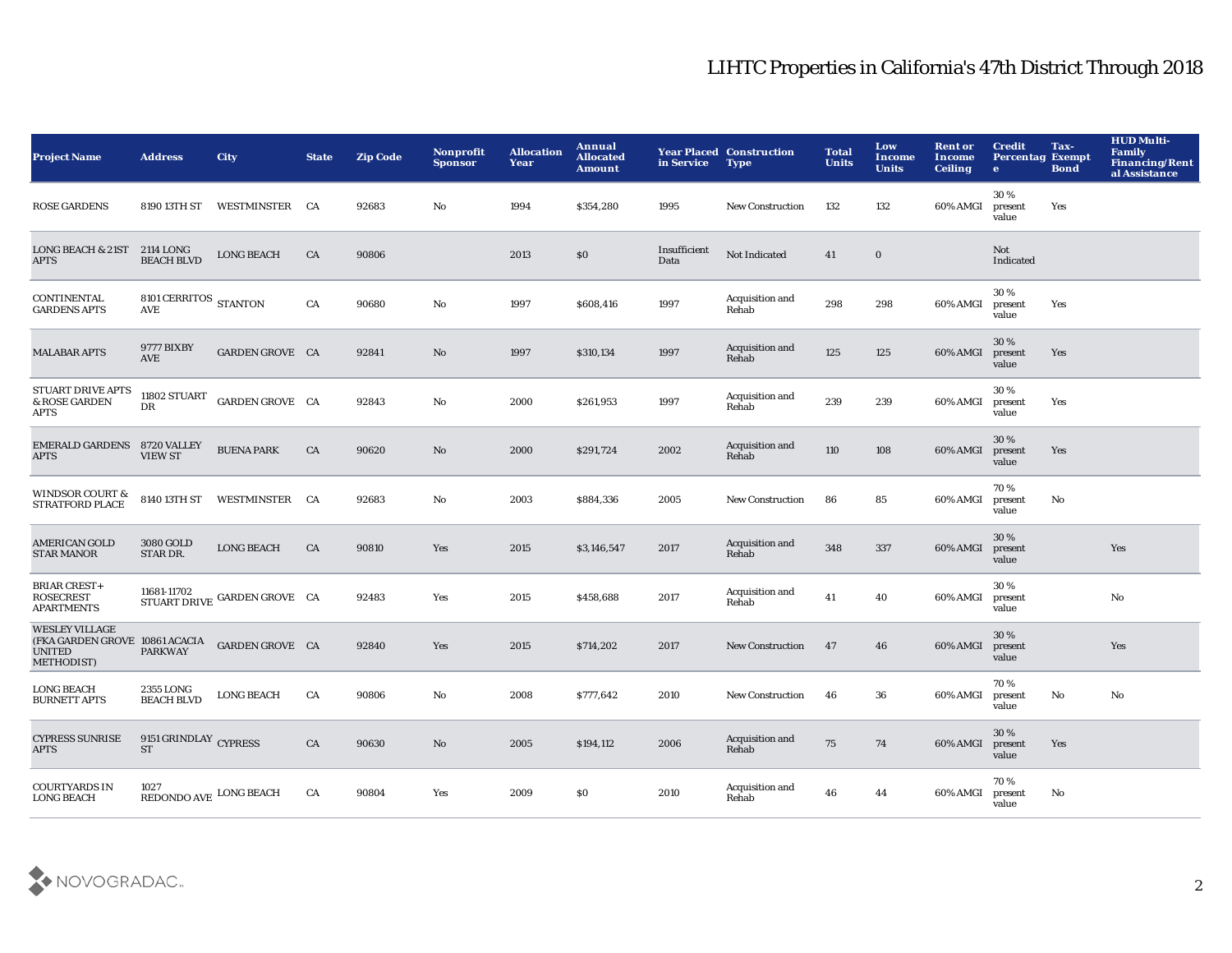| <b>Project Name</b>                              | <b>Address</b>                            | <b>City</b>                 | <b>State</b> | <b>Zip Code</b> | Nonprofit<br><b>Sponsor</b> | <b>Allocation</b><br>Year | Annual<br><b>Allocated</b><br><b>Amount</b> | in Service | <b>Year Placed Construction</b><br><b>Type</b> | <b>Total</b><br><b>Units</b> | Low<br><b>Income</b><br><b>Units</b> | <b>Rent or</b><br>Income<br><b>Ceiling</b> | <b>Credit</b><br><b>Percentag Exempt</b><br>$\bullet$ | Tax-<br><b>Bond</b> | <b>HUD Multi-</b><br><b>Family</b><br>Financing/Rent<br>al Assistance |
|--------------------------------------------------|-------------------------------------------|-----------------------------|--------------|-----------------|-----------------------------|---------------------------|---------------------------------------------|------------|------------------------------------------------|------------------------------|--------------------------------------|--------------------------------------------|-------------------------------------------------------|---------------------|-----------------------------------------------------------------------|
| PALACE HOTEL                                     | 2640 E<br><b>ANAHEIM ST</b>               | <b>LONG BEACH</b>           | CA           | 90804           | Yes                         | 2009                      | \$0\$                                       | 2011       | Acquisition and<br>Rehab                       | 13                           | 13                                   |                                            | 60% AMGI TCEP only No                                 |                     | No                                                                    |
| DECRO LONG BEACH                                 | $745$ ALAMITOS $\,$ LONG BEACH $\,$ AVE   |                             | CA           | 90813           | No                          | 2006                      | \$1,371,007                                 | 2006       | Acquisition and<br>Rehab                       | 321                          | 307                                  | 60% AMGI                                   | 30%<br>present<br>value                               | Yes                 |                                                                       |
| LAS BRISAS II                                    | 2400<br>CALIFORNIA SIGNAL HILL<br>AVE     |                             | CA           | 90755           | Yes                         | 2005                      | \$1,085,982                                 | 2007       | <b>New Construction</b>                        | 60                           | 59                                   | 60% AMGI                                   | 70%<br>present<br>value                               | No                  |                                                                       |
| PACIFIC CITY LIGHTS                              | <b>1643 PACIFIC</b><br><b>AVE</b>         | <b>LONG BEACH</b>           | CA           | 90813           | No                          | 2004                      | \$860,247                                   | 2007       | <b>New Construction</b>                        | 42                           | 41                                   | 60% AMGI                                   | 70%<br>present<br>value                               | No                  |                                                                       |
| <b>PROVIDENCE</b><br><b>GARDENS</b>              | 1011 PINE AVE LONG BEACH                  |                             | CA           | 90813           |                             | 2010                      | \$645,399                                   | 2011       | Acquisition and<br>Rehab                       | 200                          | 198                                  | 60% AMGI                                   | 30%<br>present<br>value                               | Yes                 |                                                                       |
| <b>ROYALE APTS</b><br>(WESTMINSTER)              | CIR                                       | 280 HOSPITAL WESTMINSTER CA |              | 92683           | Yes                         | 2009                      | \$1,049,704                                 | 2011       | <b>New Construction</b>                        | 36                           | 35                                   | 60% AMGI                                   | 70%<br>present<br>value                               | No                  | No                                                                    |
| <b>ELM AVENUE APTS</b>                           | 530 ELM AVE LONG BEACH                    |                             | CA           | 90802           | Yes                         | 2006                      | \$243,449                                   | 2008       | Acquisition and<br>Rehab                       | $17\,$                       | 16                                   | 60% AMGI                                   | 70%<br>present<br>value                               | No                  |                                                                       |
| <b>EVERGREEN APTS</b>                            | 1528 FREEMAN $_{\rm{LONG\ BEACH}}$<br>AVE |                             | ${\rm CA}$   | 90804           | Yes                         | 2011                      | \$716,638                                   | 2012       | Acquisition and<br>Rehab                       | 78                           | 78                                   | 60% AMGI                                   | 30%<br>present<br>value                               | Yes                 | No                                                                    |
| LONG BEACH SENIOR 200 E<br><b>ARTISTS COLONY</b> | <b>ANAHEIM ST</b>                         | <b>LONG BEACH</b>           | CA           | 90813           | Yes                         | 2010                      | \$1,930,596                                 | 2012       | <b>New Construction</b>                        | 161                          | 160                                  | 60% AMGI                                   | 30%<br>present<br>value                               | Yes                 | $\mathbf{N}\mathbf{o}$                                                |
| <b>NEW HOPE HOME</b>                             | <b>1150 E NEW</b><br>YORK ST              | <b>LONG BEACH</b>           | CA           | 90813           | Yes                         | 2010                      | \$726,207                                   | 2012       | Acquisition and<br>Rehab                       | 140                          | 139                                  | 60% AMGI                                   | 30%<br>present<br>value                               | Yes                 | No                                                                    |
| <b>LONG BEACH &amp;</b><br><b>ANAHEIM</b>        | 225 E 12TH ST LONG BEACH                  |                             | CA           | 90813           | Yes                         | 2010                      | \$464,711                                   | 2012       | <b>New Construction</b>                        | 39                           | 38                                   | 60% AMGI                                   | 70%<br>present<br>value                               | No                  | No                                                                    |
| PUERTO DEL SOL<br>APTS                           | 745 W THIRD<br><b>ST</b>                  | <b>LONG BEACH</b>           | CA           | 90802           |                             | 2004                      | \$1,012,284                                 | 2008       | <b>New Construction</b>                        | 64                           | 63                                   | 60% AMGI                                   | 30%<br>present<br>value                               | Yes                 |                                                                       |
| <b>FAMILY COMMONS</b><br><b>AT CABRILLO</b>      | 2111 W<br><b>WILLIAMS ST</b>              | <b>LONG BEACH</b>           | CA           | 90810           | Yes                         | 2006                      | \$1,636,459                                 | 2008       | <b>New Construction</b>                        | 81                           | 80                                   | 60% AMGI                                   | 70%<br>present<br>value                               | No                  |                                                                       |

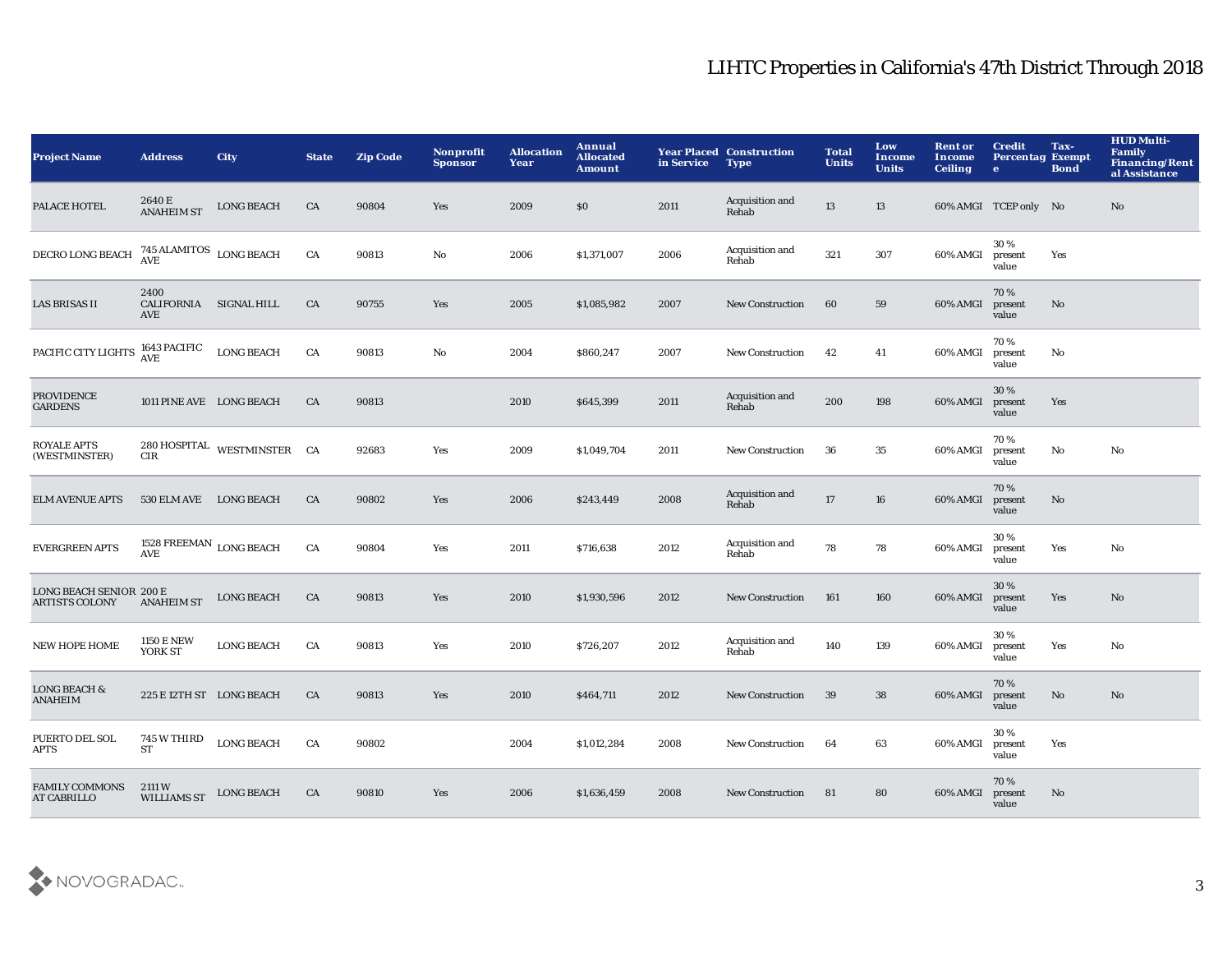| <b>Project Name</b>                                                 | <b>Address</b>                                              | City              | <b>State</b> | <b>Zip Code</b> | Nonprofit<br><b>Sponsor</b> | <b>Allocation</b><br>Year | Annual<br><b>Allocated</b><br><b>Amount</b> | in Service | <b>Year Placed Construction</b><br><b>Type</b> | <b>Total</b><br><b>Units</b> | Low<br><b>Income</b><br><b>Units</b> | <b>Rent or</b><br>Income<br><b>Ceiling</b> | <b>Credit</b><br><b>Percentag Exempt</b><br>$\bullet$ | Tax-<br><b>Bond</b>    | <b>HUD Multi-</b><br>Family<br><b>Financing/Rent</b><br>al Assistance |
|---------------------------------------------------------------------|-------------------------------------------------------------|-------------------|--------------|-----------------|-----------------------------|---------------------------|---------------------------------------------|------------|------------------------------------------------|------------------------------|--------------------------------------|--------------------------------------------|-------------------------------------------------------|------------------------|-----------------------------------------------------------------------|
| WESTMINSTER<br><b>SENIOR</b>                                        | 7632 21ST ST                                                | WESTMINSTER CA    |              | 92683           | No                          | 2003                      | \$419,179                                   | 2004       | <b>New Construction</b>                        | 92                           | 91                                   | 60% AMGI                                   | 30%<br>present<br>value                               | Yes                    |                                                                       |
| PLYMOUTH WEST<br><b>APTS</b>                                        | 240<br><b>CHESTNUT</b><br>AVE                               | <b>LONG BEACH</b> | CA           | 90802           | No                          | 2004                      | \$451,646                                   | 2005       | Acquisition and<br>Rehab                       | 196                          | 195                                  | 60% AMGI                                   | 30 %<br>present<br>value                              | Yes                    |                                                                       |
| TARA VILLAGE APTS                                                   | 5201 LINCOLN CYPRESS<br>AVE                                 |                   | CA           | 90630           | No                          | 2004                      | \$684,721                                   | 2005       | Acquisition and<br>Rehab                       | 170                          | 168                                  | 60% AMGI                                   | 30 %<br>present<br>value                              | Yes                    |                                                                       |
| <b>STONEGATE APT</b><br><b>HOMES</b>                                | 9051 KATELLA ANAHEIM<br>AVE                                 |                   | CA           | 92804           | No                          | 2012                      | \$481,535                                   | 2014       | <b>New Construction</b>                        | 38                           | 37                                   | 60% AMGI                                   | 70%<br>present<br>value                               | No                     | No.                                                                   |
| <b>STONEGATE APT</b><br><b>HOMES II</b>                             | 8911 KATELLA<br>AVE                                         | <b>ANAHEIM</b>    | CA           | 92804           | No                          | 2012                      | \$463,212                                   | 2014       | <b>New Construction</b>                        | 26                           | 25                                   | 60% AMGI                                   | 70%<br>present<br>value                               | $\mathbf{N}\mathbf{o}$ | No                                                                    |
| <b>COVENANT MANOR</b>                                               | 600 E. 4TH<br><b>STREET</b>                                 | <b>LONG BEACH</b> | CA           | 90802           | Yes                         | 2013                      | \$708,024                                   | 2014       | Acquisition and<br>Rehab                       | 100                          | 99                                   | 60% AMGI                                   | 30 %<br>present<br>value                              | Yes                    | Yes                                                                   |
| CABRILLO GATEWAY                                                    | <b>2000 SAN</b><br>GABRIEL<br><b>AVENUE</b>                 | <b>LONG BEACH</b> | CA           | 90810           | Yes                         | 2013                      | \$2,319,442                                 | 2015       | <b>New Construction</b>                        | 81                           | 80                                   | 60% AMGI                                   | 70%<br>present<br>value                               | No                     | Yes                                                                   |
| <b>LONG BEACH + 21ST</b><br><b>APARTMENTS</b>                       | <b>2114 LONG</b><br><b>BEACH</b><br><b>BOULEVARD</b>        | <b>LONG BEACH</b> | CA           | 90806           | No                          | 2013                      | \$1,192,699                                 | 2015       | <b>New Construction</b>                        | 41                           | 40                                   | 60% AMGI                                   | 70%<br>present<br>value                               | No                     | Yes                                                                   |
| <b>SEA MIST TOWERS</b>                                              | $1451\,\mathrm{ATLANTIC}$ $\_$ LONG BEACH AVENUE            |                   | CA           | 90813           | No                          | 2014                      | \$574,599                                   | 2015       | Acquisition and<br>Rehab                       | 75                           | 74                                   | 60% AMGI                                   | 30 %<br>present<br>value                              | Yes                    | Yes                                                                   |
| <b>CITYVIEW</b><br><b>APARTMENTS (FKA</b><br><b>BRETHREN MANOR)</b> | 3333 PACIFIC<br><b>PLACE</b>                                | <b>LONG BEACH</b> | CA           | 90806           | Yes                         | 2015                      | \$931,835                                   | 2016       | Acquisition and<br>Rehab                       | 296                          | 279                                  | 60% AMGI                                   | 30%<br>present<br>value                               |                        | No.                                                                   |
| <b>IMMANUEL PLACE</b><br>(FKA IMMANUEL<br><b>SENIOR HOUSING)</b>    | $3215$ EAST $3\mathrm{RD}$ $\,$ LONG BEACH<br><b>STREET</b> |                   | CA           | 90814           | Yes                         | 2014                      | \$617,482                                   | 2016       | <b>New Construction</b>                        | 25                           | 24                                   | 60% AMGI                                   | 70%<br>present<br>value                               |                        | No                                                                    |
|                                                                     |                                                             |                   |              |                 |                             |                           |                                             |            |                                                |                              |                                      |                                            |                                                       |                        |                                                                       |
|                                                                     |                                                             |                   |              |                 |                             |                           |                                             |            |                                                |                              |                                      |                                            |                                                       |                        |                                                                       |